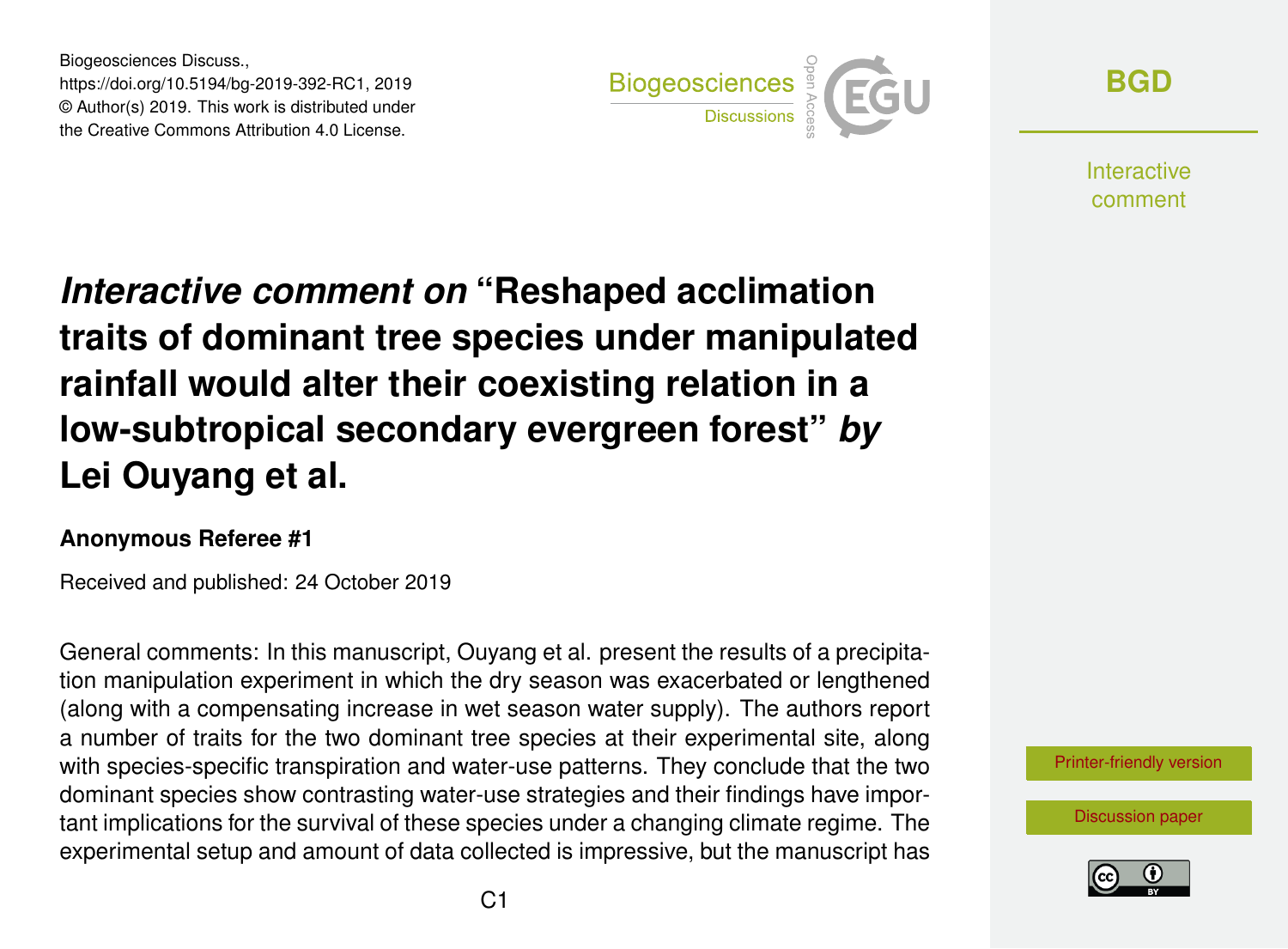some key issues that I believe preclude publication at this time. Below, I have listed some broader feedback about the manuscript, followed by smaller line by line comments.

1) In general, I think the most novel aspect of this manuscript is the water uptake depth data. However, I think there is significant methodological detail missing about how water uptake depth was partitioned and there seems to be no statistical analysis comparing these data across treatments or species. I also think it should be mentioned that water samples were collected during a very limited time frame and that plant water use could have shifted during the experiment, as could precipitation 18O. Further, the authors make claims about these data (primarily differences between species), that look unfounded to me but could potentially be shown statistically. In sum, I don't think the water uptake depth analyses are valid as is. Without the water uptake depth data, I think the manuscript is fairly simple, merely showing the effects of the precipitation manipulation on transpiration, along with a few traits. 2) Related to the above point, I think there are some large gaps in the methods that make a solid interpretation of the results difficult. In particular, I think the manuscript is missing detail on leaf 13C sampling, lacks a discussion on the age of the bulk material they sampled for 13C analysis and what this means for their interpretations, neglects description of their water uptake depth model, and lacks some additional smaller details on sampling that I've highlighted below. 3) In many places throughout the manuscript, the authors claim their results speak to the competitive ability of these species using words like "competition", "success", "coexistence", "tolerance", etc. I do not think the data support these claims since the manuscript merely shows patterns in water use between the two species and some additional traits. I think this language should be toned down and I've highlighted areas where this issue came up. 4) Certainly, this is not a big issue at this stage, but I think the manuscript could use some significant editing for grammar and sentence structure.

Line by line comments: L1-2: I would really recommend altering the title. I do not

## **[BGD](https://www.biogeosciences-discuss.net/)**

Interactive comment

[Printer-friendly version](https://www.biogeosciences-discuss.net/bg-2019-392/bg-2019-392-RC1-print.pdf)

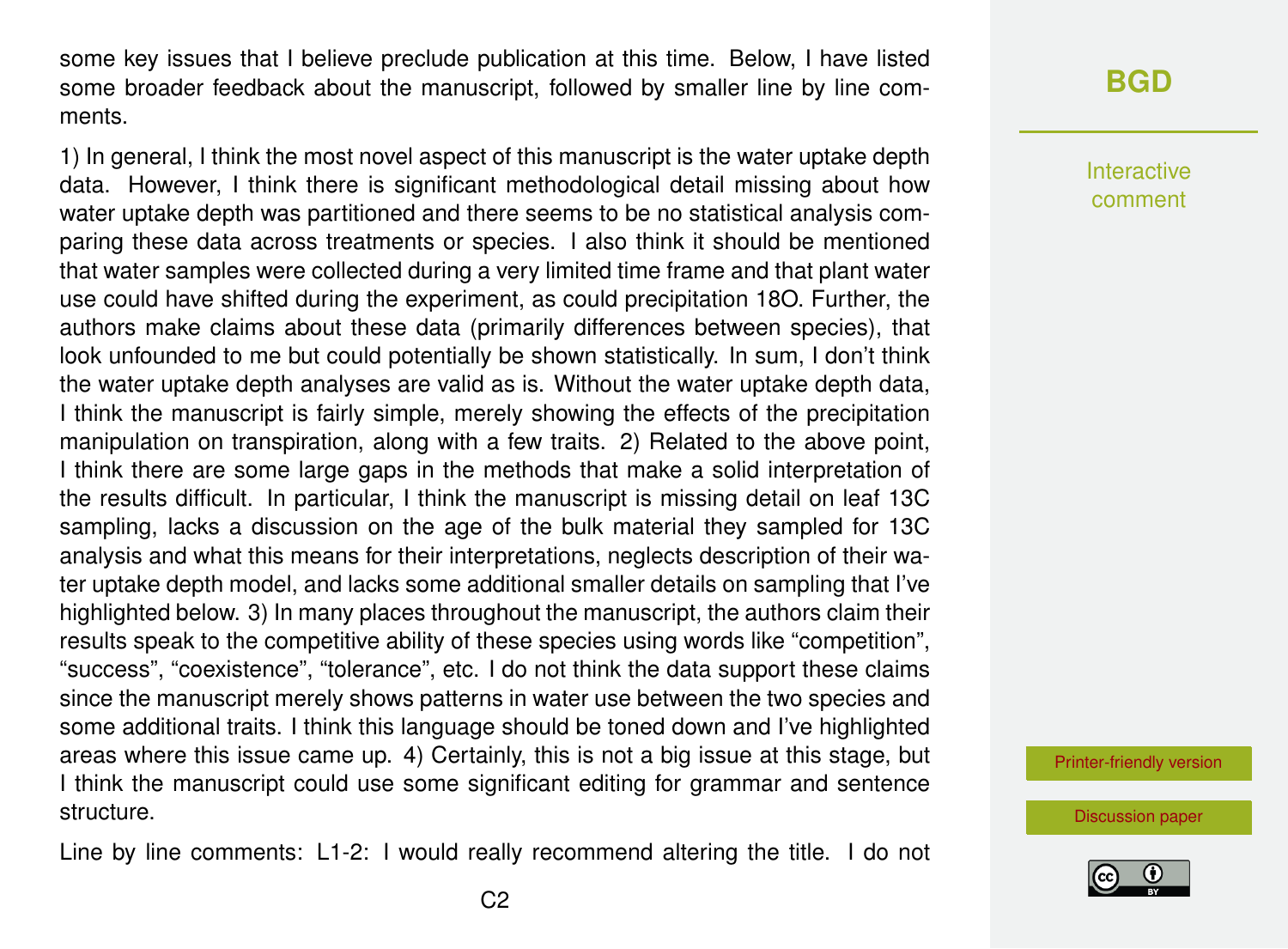really think the study pertained to "acclimation traits", nor were any traits "reshaped". Further, I think that saying they "altered their coexisting relation" is not supported by the data (my point #3 above). L27: See #3 above about claims of competitiveness. L29- 30: How are you defining drought tolerance? It seems like the two species had fairly similar responses to the precipitation manipulation in terms of transpiration and there was no evidence that either species was water stressed (point 3# above). L31: See #3 above about the coexistence terminology. L78-80: I do not think it is well supported in the literature that isohydric species tend to occur in mesic areas. They can and do exist most everywhere. L128-135: It seems like #1 and #2 are really similar in the sense that they both describe traits and water-use patterns. Maybe the authors could separate these objectives out into one about tree water use (and water uptake depth), and one about how traits mediate tree water use patterns. L161-164: I think it would be very helpful for the reader if there was a simple diagram (or perhaps labels added on to a time series figure) showing when precipitation was excluded or added back in for each treatment. L178: In order to interpret the effects of the precipitation manipulation, there needs to be information about how the experimental year's climate related to average site climate. For example, if this was a really wet year, there may be no reason to expect significant treatment effects in the first place. L216: What depth were these samples collected at? L252-290: I think some text should be added (either in the methods or discussion) that clarifies what the 13C signal would represent. If these leaves had been around prior to the experiment, their bulk tissue 13C would incorporate the 13C signal from climatic conditions at the time of leaf expansion, the carbon used to make those leaves, and any dynamics influencing non-structural carbohydrates since leaf expansion. Any information on the life span of these leaves would help here, or simply a caveat that the 13C signal could be complicated. L275: When were rainfall samples collected? Were these multiple samplings or were there 4 replicates of one rainfall event? If it is the latter, I don't think you can assume that this rainfall event is representative of all rainfall. L286: Please describe in detail what IsoSource is and the methodology behind how it partitions water uptake depth. L343-350: What are

## **[BGD](https://www.biogeosciences-discuss.net/)**

Interactive comment

[Printer-friendly version](https://www.biogeosciences-discuss.net/bg-2019-392/bg-2019-392-RC1-print.pdf)